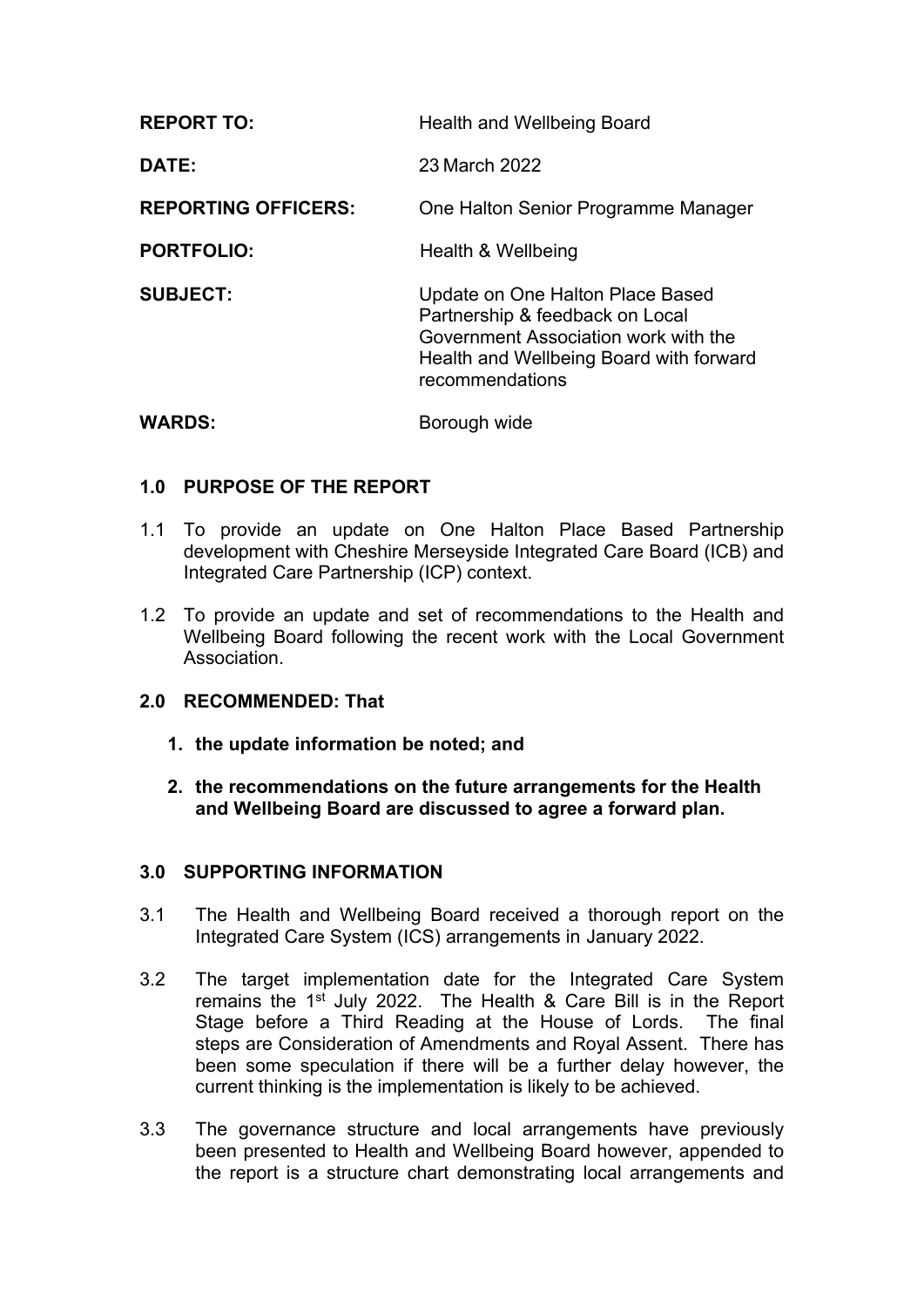the interaction with the Integrated Care Board of the ICS (appendix one).

- 3.4 The recruitment process for Cheshire & Merseyside ICB to appoint Place Directors across the nine areas has concluded in early March and Anthony Leo has been appointed to the Halton role. The post officially commences 1<sup>st</sup> July 2022 however, Anthony will begin to connect in, in Halton before then.
- 3.5 The next steps in the One Halton place based partnership assurance is a meeting between Cheshire & Merseyside ICS and Halton's Senior Accountable Officers on 16<sup>th</sup> March 2022. Cheshire & Merseyside wish to understand:-
	- 1) Ambitions for Place Based Working what is Halton aiming to achieve? How will the impact be measured and what outcomes are expected over time (yr 1, yr 2 etc). Providing specific examples to illustrate the positive impact Halton expects from place-based partnership working.
	- 2) Outline the scope of place based governance and joint working. What do you expect to be included in remit of place based partnership and governance.
	- 3) Risks at this time.

A set of slides will be presented to the Chief Executive Designate Graham Urwin & Interim Chair David Florry from the C&M ICB describing the progress and risks.

- 3.6 One Halton Programme Management Officer has continued to be established with Ian Baddiley joining the team at the end of January 2022. The team is supporting the Board, Executive Leadership Team, Sub-Committees and wider work streams. We continue with the recruitment of two new posts to support the operational functionality of the PMO and to support the strategy and operational delivery of the One Halton programme of work.
- 3.7 As detailed in the previous report, One Halton has embraced external support to aid the development of governance and strategy. Public Health is working with Advancing Quality Alliance (Aqua) to deliver workshops in March 2022 on Start, Live and Age Well to support the co-production of a Place Based Partnership Strategy for Halton. . The strategy will provide the framework for delivery and metrics for articulating impacts which will inform the programme across the One Halton structure. Board Members may be involved in the workshops and strategy development; a draft will be presented to the Board for input, it's imperative there is shared ownership for the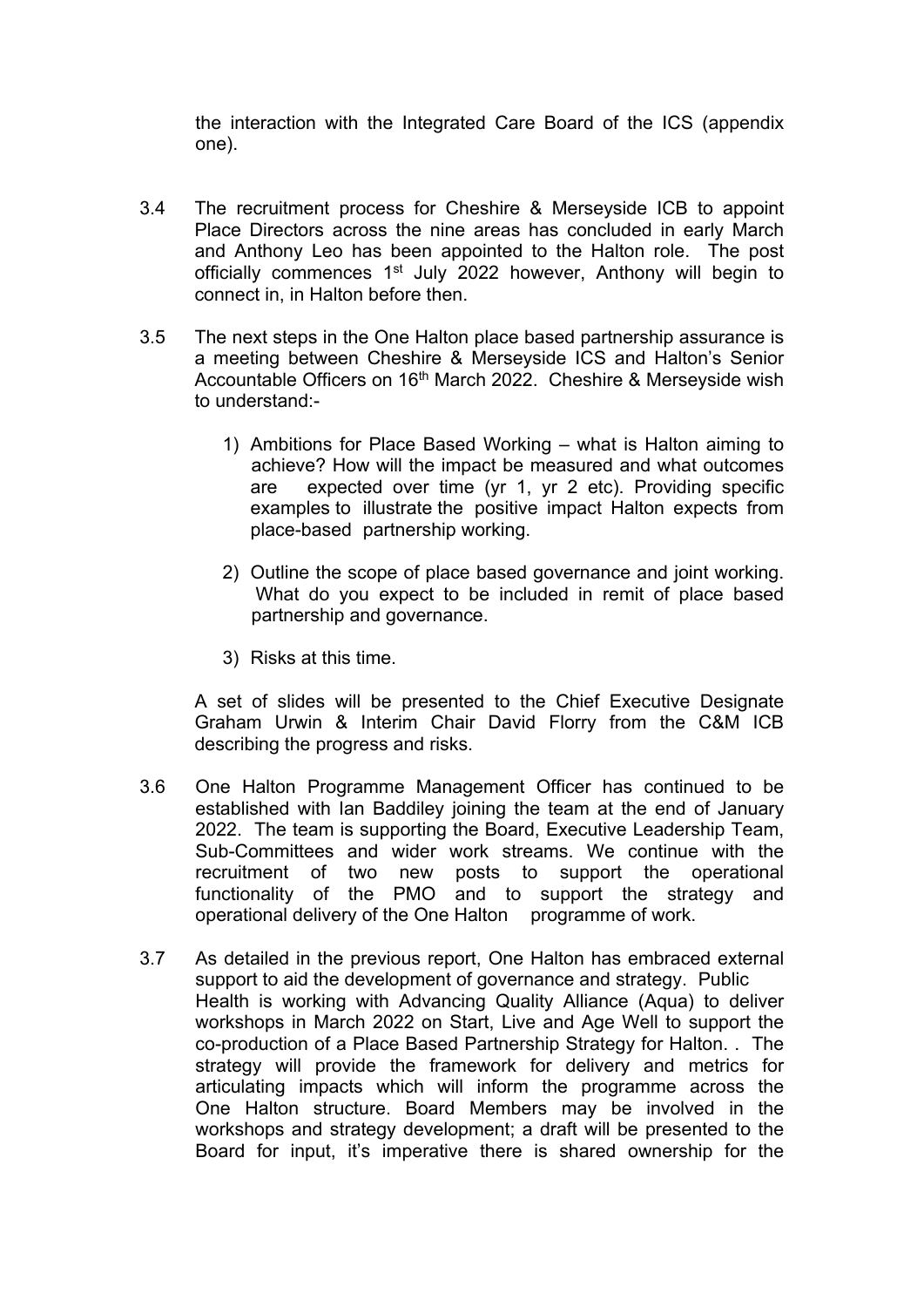strategy; the priorities and metrics will be fundamental to informing future business actions of the Board.

3.8 **Local Government Association (LGA)** – the January report provided details on the LGA approach to support the Health and Wellbeing Board reflecting on the partnership and exploring clarity in roles with the place based partnership (One Halton) as it becomes a statutory body.

It is worth reflecting on the policy context and role for Health and Wellbeing Boards. They were introduced in the Health & Social Care Act 2012 and became operational in 2013 to act as a forum in which key partners could work together to improve the outcomes of local populations. It is a formal committee with a statutory duty to produce a Joint Strategic Needs Analysis (JSNA) and Health and Wellbeing Strategy for the local population. It is a constituted partnership rather than an executive decision making body. It is a body that brings together clinical, professional and community to address the health and care needs of Halton's population. It ensures robust population health data and intelligence that translates into priorities and a Health and Wellbeing Strategy that reflects local needs.

The LGA representatives circulated a short questionnaire and offered interviews with all Health and Wellbeing Board members ahead of a board session on 16<sup>th</sup> February 2022. The session consisted of scene setting with a presentation from Leigh Thompson, Interim Place Director for One Halton summarising the role of the Health and Wellbeing Board within the place/system governance architecture, the value and importance of the place partnership and the strategic challenges faced within the borough for delivery and assurance; One Halton is the delivery arm that will be held to account by the Health and Wellbeing Board.

A number of themes emerged from Board Members which require consideration moving forward.

- 3.8.1 **Review Terms of Reference** ( appendix 2) **including a review of the membership;** it was agreed that the H&WBB needs to ensure representation and expertise are appropriate and consider if it would be beneficial for other roles such as non-Executive Directors to input to the Board.
- 3.8.2 **Frequency & format of meetings;** the board currently meets quarterly and has fairly lengthy agenda's with many items being for 'noting' or 'information'. It was suggested that the board meets more frequently and comments emerged around how the board would welcome the opportunity to **influence and** gain assurance on the delivery of the strategy**.**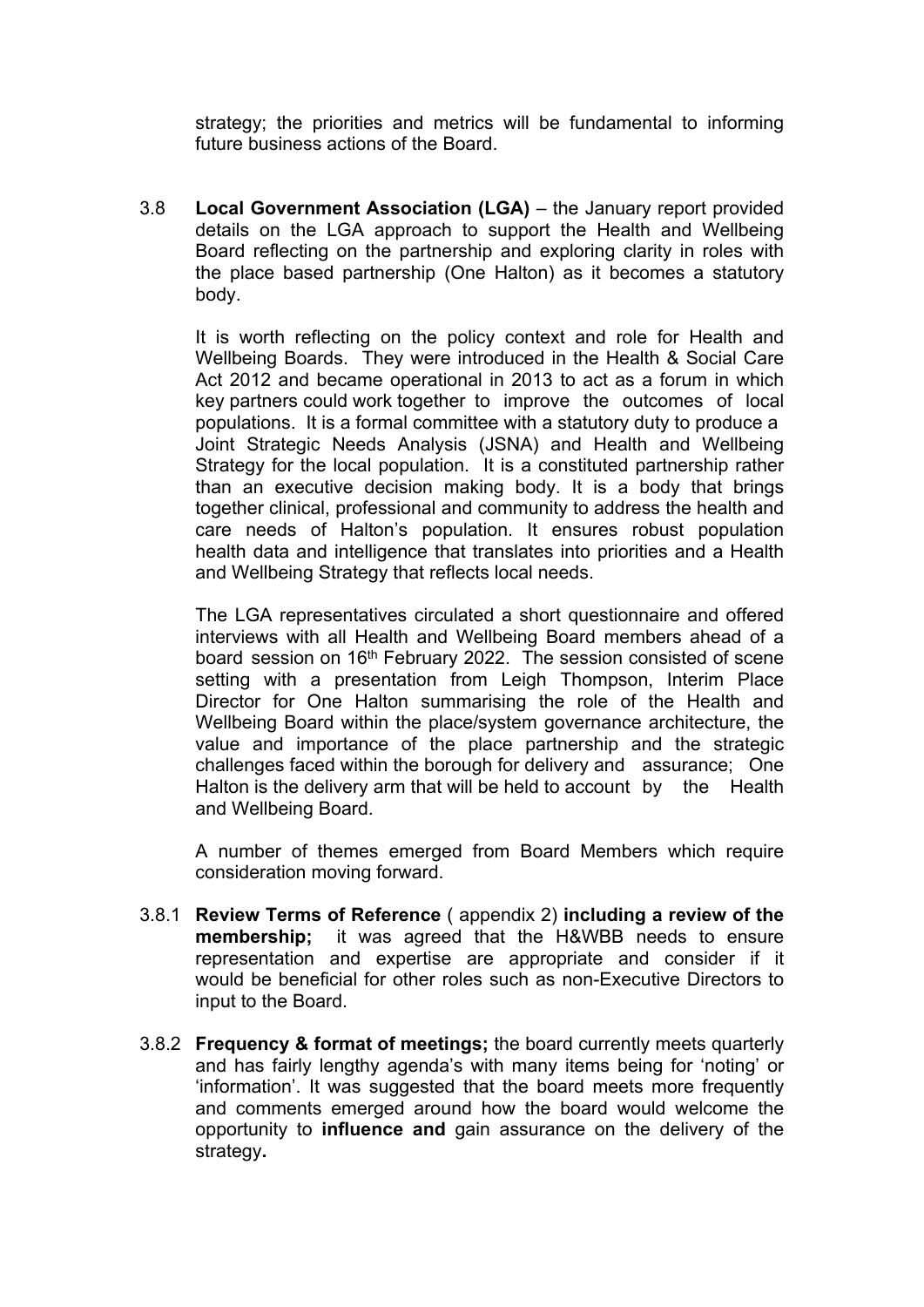There was also lengthy discussion about the meetings being in 2 halves, part 1 is the statutory functions and accountabilities of the board and part 2 being **thematic;** this could be led by the **priorities** of the Health and Wellbeing Strategy and would involve partners from within the borough providing and sharing performance activities and outcomes of the chosen theme, showcasing where partners work together and provide a platform whereby the Board have the opportunity to meet and hear from providers and grass roots groups who have the lived experience and demonstrate impacts.

- 3.8.3 The Board Members would benefit from an **induction** process for all members when joining the Health and Wellbeing Board and the partnership officer and One halton PMO could support this offer. It was also suggested that members of the board need an understanding of their role and how to hold fellow Board Members and the Partnership Board members to account.
- 3.8.4 There was also a suggestion of periodic **Borough tours or visits** to ensure the Board is familiar with the locality and have the opportunity to see in practice the lived experience of Halton's community and the assets that serve the residents. These visits could be scheduled outside of the meeting timetable and Board Members should be encouraged to engage with and develop relationships outside of the meetings and developing relationships with fellow Board Members.
- 3.8.5 There was some challenge around how the community is engaged, this led to broader discussion about the Board. There needs to be an **action plan** to provide **clarity** on the **forward arrangements** that should consider:-
	- Capacity of the board, Membership & Representation
	- Agenda planning for thematic meetings
	- Ensuring the business is strategic and considers
		- Delivery against priorities
		- Benchmarking
		- What we do well
		- Gaps
		- Community feedback
- 3.8.6 The Health and Wellbeing Board **would benefit from** HBC **Partnership Officer support to facilitate and co-ordinate the refocussing of an agreed action plan and to provide continuous cordination support**.
- 3.9 **Joining Up Care for People, Places & Communities** A White Paper published on 9<sup>th</sup> February 2022; [https://www.gov.uk/government/publications/health-and-social-care](https://www.gov.uk/government/publications/health-and-social-care-)integration-joining-up-care-for-people-places-and-populations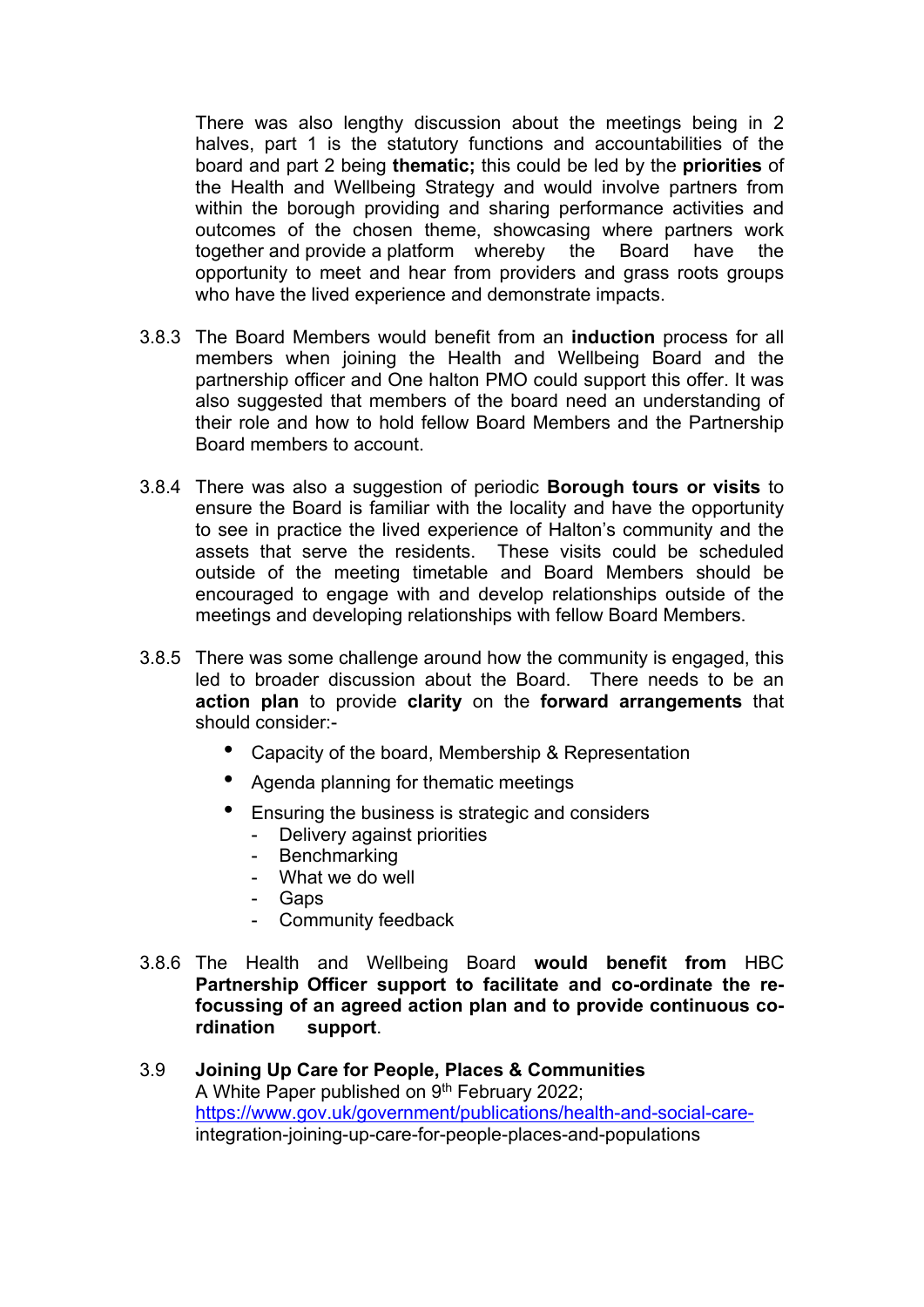The paper builds on the integrated approaches set out in integrated care systems and place based partnerships. The proposals build on what is set out in the Health and Care Bill, the key areas in the paper which intend to bolster the integrated journey of reform are:-

- 1 **Shared outcomes** and governance at place level this is driven by the aim of person centred care, improving population health and reducing health disparities. The expectation is to have place level governance structure in place by April 2023.
- 2 **Shared accountability** the government's proposals set out a requirement for a single person to be accountable or place the delivery of place level shared outcomes. This will need to be agreed by the Local Authority and Integrated Care Board.
- 3 **Place level governance model** how the delivery of shared outcomes will be tracked and local leadership held to account. Although places will be able to decide which governance model they adopt, the government has suggested the 'place board' model as one option.



Under this model, a 'place board' brings together partner organisations to pool resources, make decisions and plan jointly, with a single person accountable for the delivery of shared outcomes and plans. The local authority/authorities and the ICB would delegate their functions and budgets to the 'place board'. Integration of decision-making would be achieved through formal governance arrangements underpinning this. The expectation is that by spring 2023, all places within an ICS will have adopted either this suggested governance model or an equivalent model which achieves the same aims. The model set out in the paper is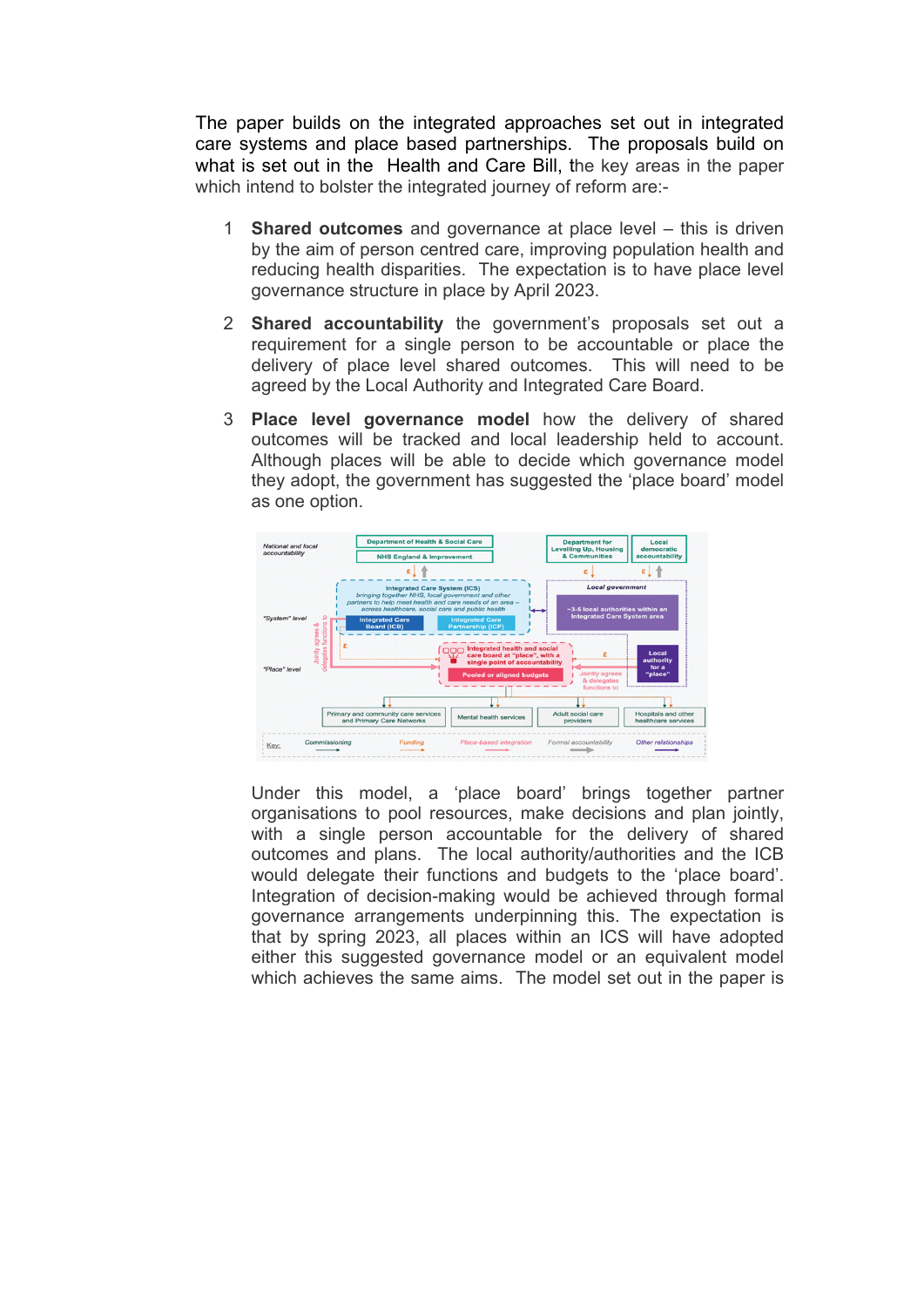

complex, this is transcribed into an indicative Halton model:-

**More Pooled budgets t**he White Paper sets out going 'further and faster' in terms of the NHS and local authorities pooling and aligning funding to enable delivery at place level. Whilst there are no plans to mandate how this is achieved, the government says it expects the overall level of pooling of resources to increase in the years ahead. Acknowledging current barriers to achieving this, the government says it will be reviewing Section 75 funding arrangements to simplify and update the regulations, and will publish revised guidance on the scope of pooled budgets.

The paper also sets out the ambition for seamless data flow encouraging **digital transformation** is embraced. It details each ICS should achieve a shared care and health record which all professionals across health and care a resident interacts with can access. This should be in place by 2024.

The paper also highlights **workforce** and urges leaders across the integrated system to consider the workforce; involving them in the shaping of integrated approaches for example through multi-disciplinary teams, colocation of staff and using a nominated key workers model.

**Robust regulatory mechanisms** will be developed to assess outcomes at place level, the detailed methodology for inspections will be subject to future consultation.

The indicative timelines are:-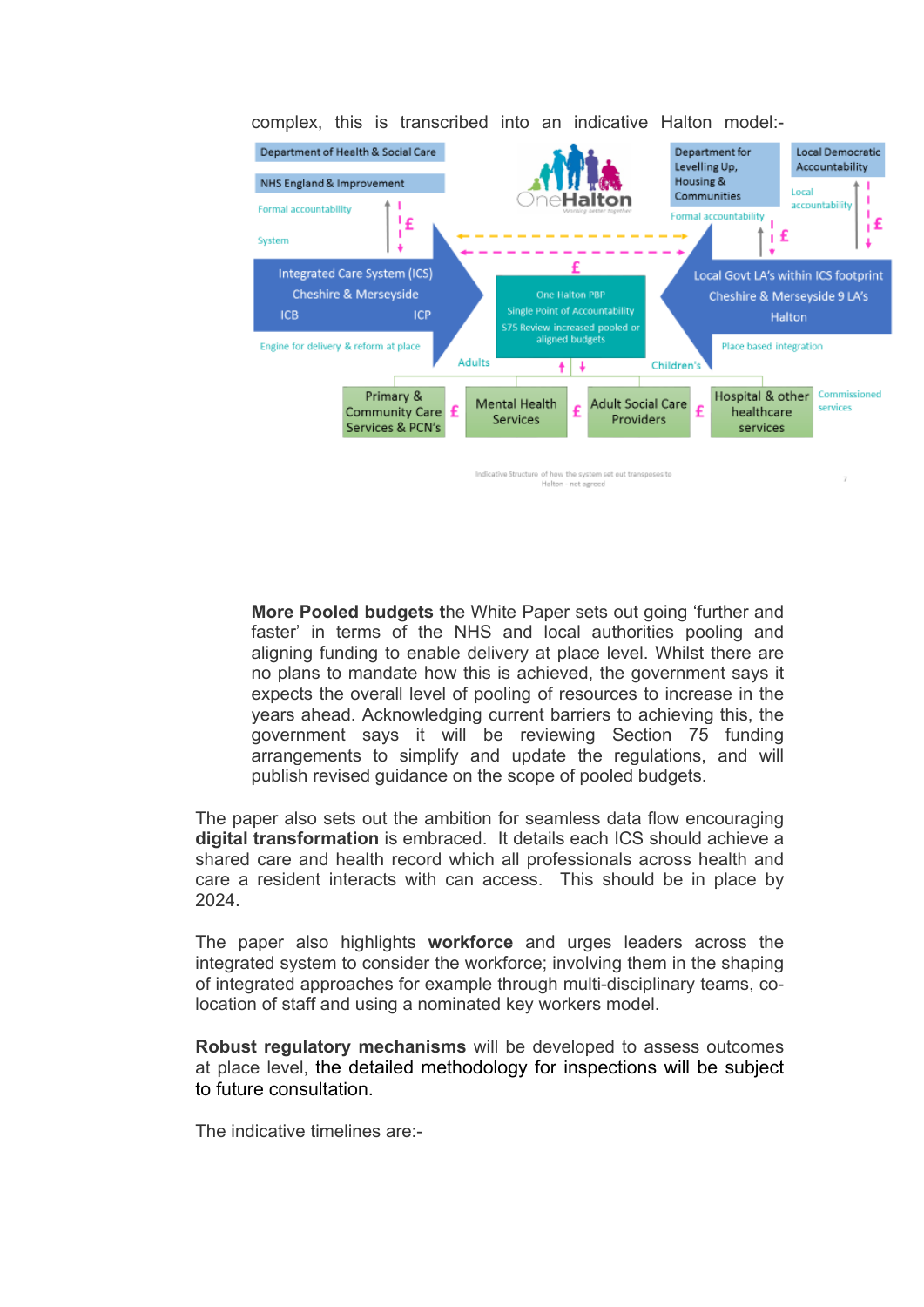**2023 -** Shared outcomes implementation by April. Place level governance models adopted by spring. Front runner areas appointed to trial reforms also by spring

**2024 –** Single health and care record

There is currently a period of consultation with the opportunity to contribute responses until mid-April 2022. The questions are at the end of the document, pages 66. 67. 68 One Halton will be co-ordinating a response if any member wish to contribute their views please forward to Nicola Goodwin. Following this there will be further guidance and development of the proposals.

# 4.0 **POLICY IMPLICATIONS**

- 4.1 White Paper, *Integrating Care: Next steps to building strong and effective integrated care systems across England* published February 2021. Once legislation is passed, a new NHS Framework will be shared which is likely to have impact on a number of policies and will need to be reviewed in due course.
- 4.2 The White Paper, Joining up Care for People, Places and Communities detailed in 3.10 further builds on the integrated approach for Health and Care. As this progresses through consultations and the Parliamentary process further briefings will be provided to understand the local requirements, approaches and impacts.

# 5.0 **FINANCIAL IMPLICATIONS**

5.1 Anticipated, but not yet known. Cheshire & Merseyside ICB need to agree services to be delivered at scale and provision delegated to One Halton to enable us to fully understand the resource and financial impacts.

# 6.0 **IMPLICATIONS FOR THE COUNCIL'S PRIORITIES**

One Halton supports the Council priorities for a Healthy Halton and the Health and Wellbeing Board priorities.

# 6.1 **Children and Young People in Halton**

One Halton supports the Health & Wellbeing Boards priority of improving levels of early child development. The One Halton programme work has commissioned Aqua to work with Halton's stakeholders in developing a strategic and transformational approach to start well, live well and age well. This work stream is being led by the Interim Director of Public Health and will inform future system delivery plans.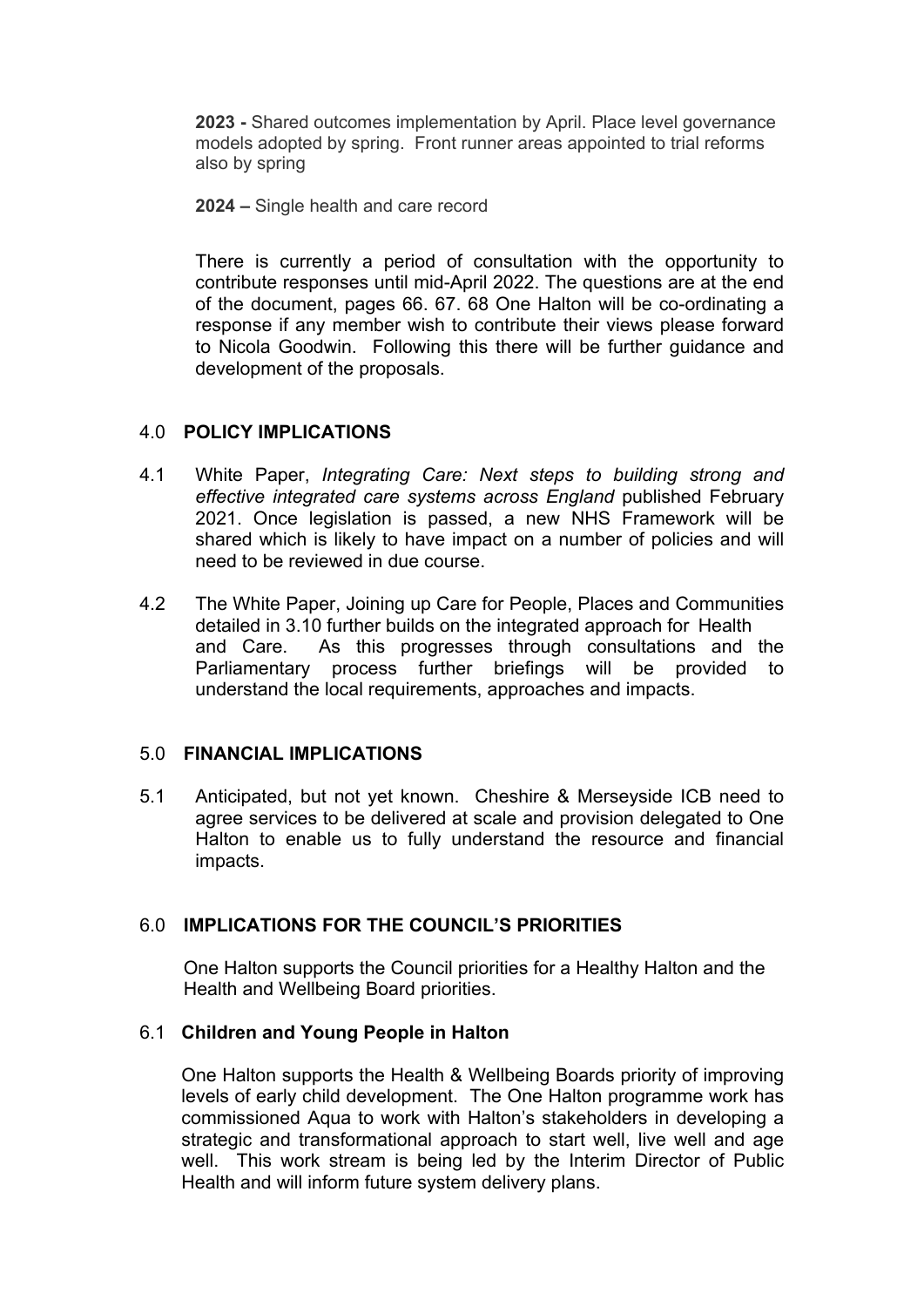# 6.2 **Employment, Learning and Skills in Halton**

One Halton shares the Council's priorities for employment, learning and skills in Halton. The workforce that supports the health & care system is significant in Halton and there will be a focussed work stream in the transition arrangements to ensure current staff are supported and there is planning and investment to develop skills and the future workforce.

# 6.3 **A Healthy Halton**

One Halton is a key stakeholder locally supporting the Council & Health and Wellbeing Boards priorities for supporting improved health outcomes and reducing health inequalities for Halton's population.

# 6.4 **A Safer Halton**

One Halton supports the Council's priorities to create a safer Halton. Health and wellbeing are pivotal characteristics of resilient communities; a whole system approach to place will intrinsically contribute to building a safer Halton.

# 6.5 **Halton's Urban Renewal**

The NHS reforms to Integrated Care Systems and Place Based Partnerships seek to engender a whole place collaborative approach.

As arrangements progress there will be a work stream around assets to understand the estate that supports delivery in Halton.

It is also imperative to plan appropriately for healthy communities utilising Public Health ensuring evidence led approach to meet the future needs of Halton's population. One Halton should be linked into future regeneration schemes and developments in the Borough to ensure appropriate planning and system partner involvement. There are recent examples of joint working with the delivery of a Hospital Hub in Shopping City (opening April 2022) and the development of the Town Deal for Runcorn Old Town.

# 7.0 **RISK ANALYSIS**

7.1 This will require further work to be shared in future reports as and when One Halton understands the services and activity that will be delivered at scale (Cheshire & Merseyside footprint) and those delegated to place (One Halton).

# 8.0 **EQUALITY AND DIVERSITY ISSUES**

8.1 In developing One Halton, all services will continue to require equality impact assessments for any fundamental changes to service delivery to ensure equality and access to services is considered.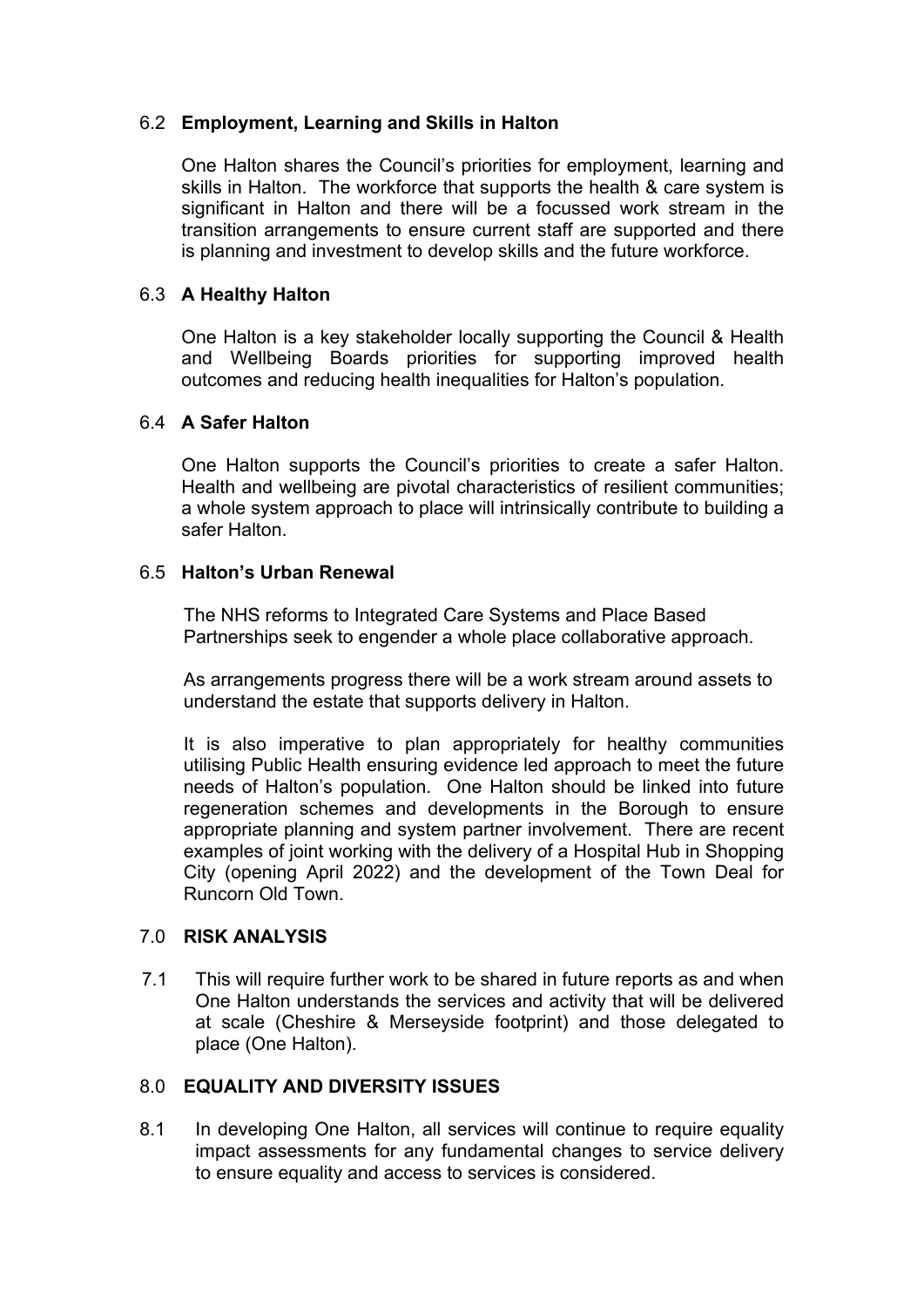8.2 The One Halton Board and its sub-committees also has membership of Halton's Third Sector organisations and will actively work alongside them to consider equality and diversity issues. Many of Halton's voluntary sector organisations exist to support vulnerable, disadvantaged or disenfranchised cohorts of the community and have a reach often beyond public service delivery.

# 9.0 **LIST OF BACKGROUND PAPERS UNDER SECTION 100D OF THE LOCAL GOVERNMENT ACT 1972**

None under the meaning of the Act.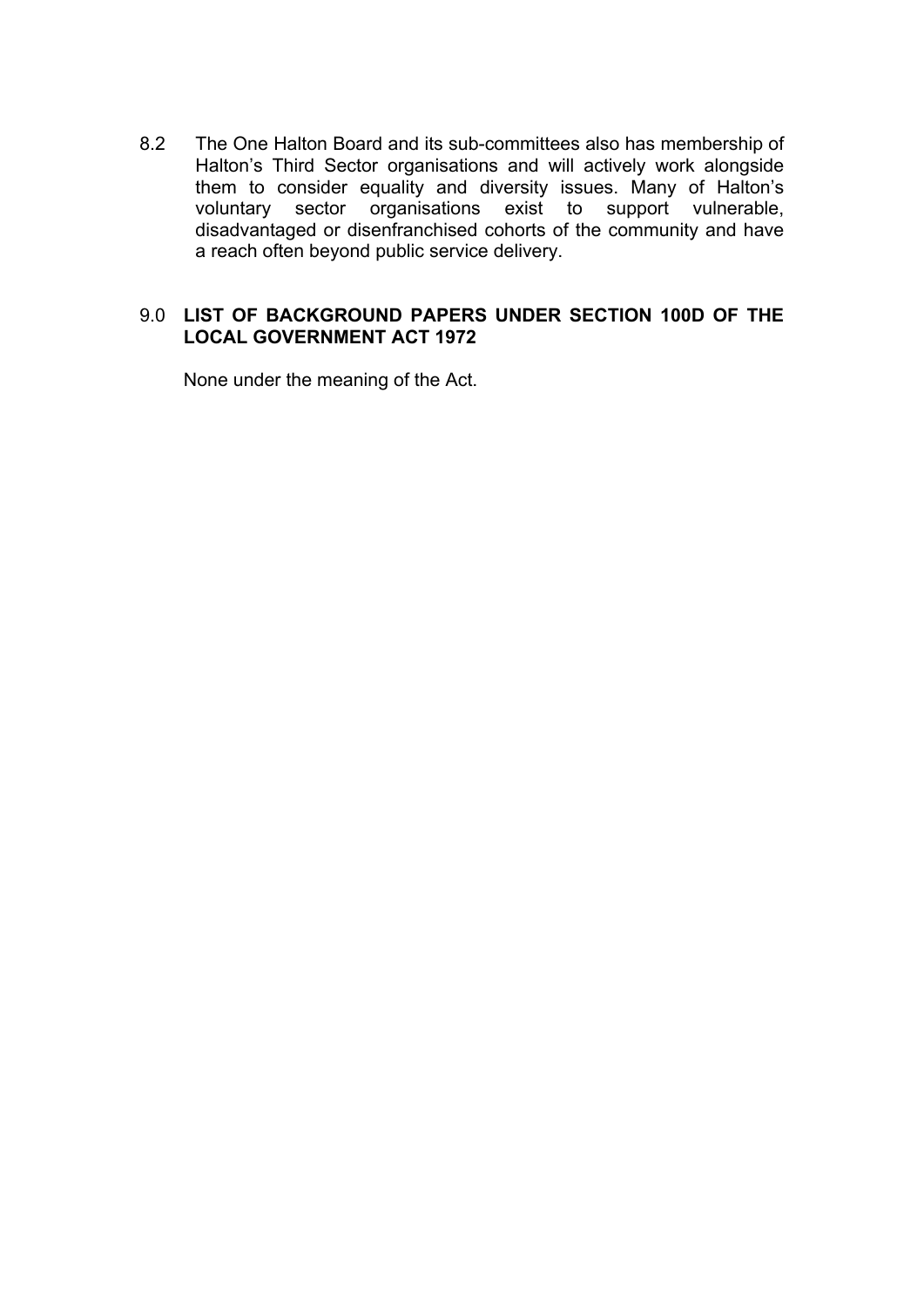# **Appendix One – One Halton Governance Structure**

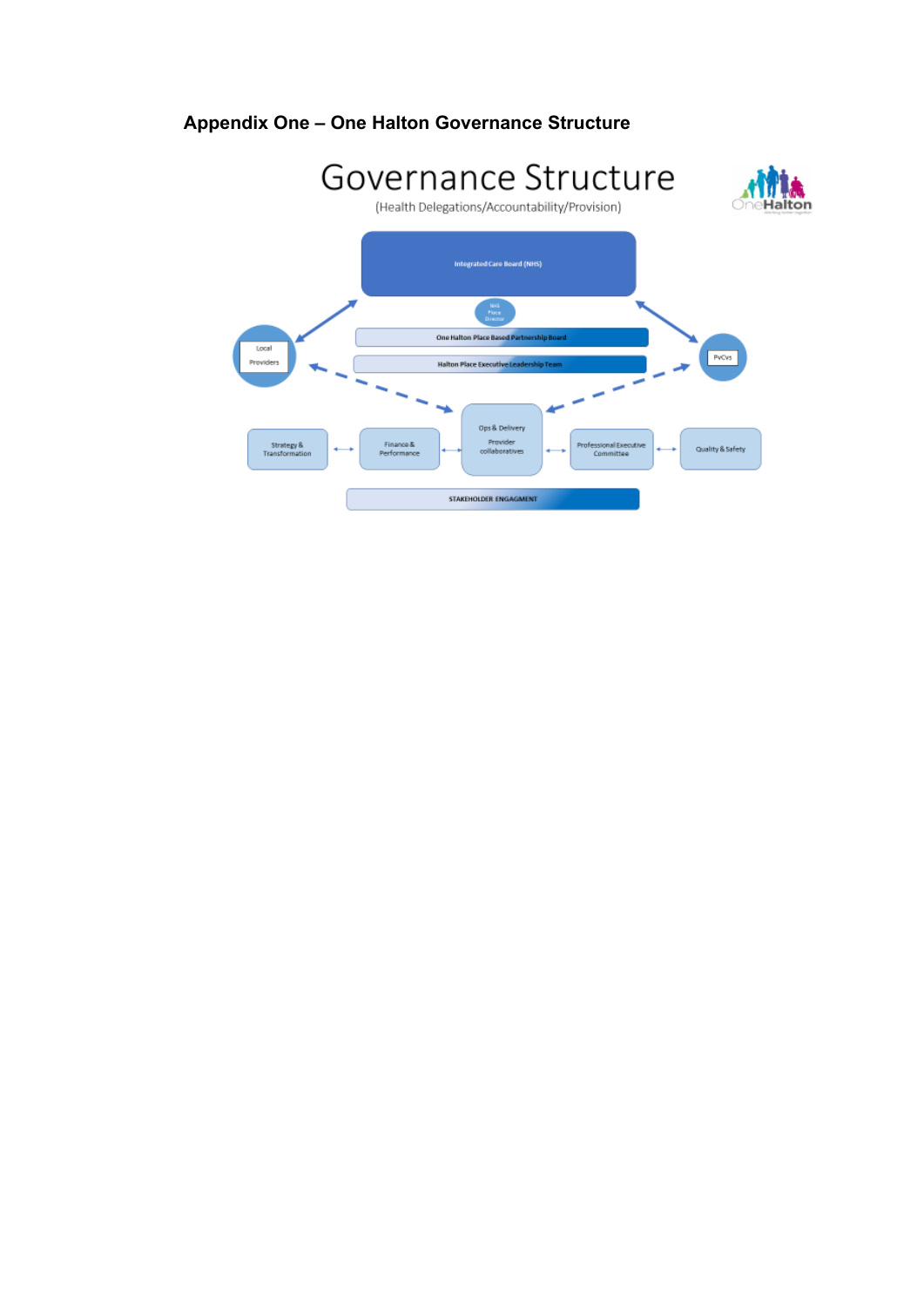# **Appendix Two – Health and Wellbeing Board Terms of Reference**

# **TERMS OF REFERENCE FOR HALTON'S HEALTH AND WELL-BEING BOARD**

## **Aims of the Health and Well-Being Board**

1. Health and wellbeing boards were established under the Health and Social Care Act 2012 to act as a forum in which key leaders from the local health and care system could work together to improve the health and wellbeing of their local population.

Principally this includes:

- guiding and overseeing the Joint Strategic Needs Assessment;
- overseeing the implementation and monitoring of the Joint Health and Well-being strategy based upon the findings of the JSNA
- promoting joint commissioning and integrated provision between health, public health and social care.
- 2. The Health and Wellbeing Board will provide a key forum for public accountability of the NHS, Adult Social Care, Children's Services, Public Health and other commissioned services relating to the wider determinants of health in Halton.

# **Suggested Terms of Reference based on the above:**

# **Principle Responsibilities:**

- To be responsible for guiding and overseeing the implementation of the ambitions outlined in the health white papers, health strategies for England and local health strategies
- To promote sound joint commissioning, partnership arrangements and integrated provision between health, public health, social care, the voluntary and third sector.
- To assess the needs of the local population and support the statutory Joint Strategic Needs Assessment.
- To identify and monitor the reduction of health inequalities
- To develop and monitor relevant activity and performance
- To ensure effective relationships between the HWBB and other strategic boards operating in Halton.
- Halton Health and Wellbeing Board will have oversight of local safeguarding boards.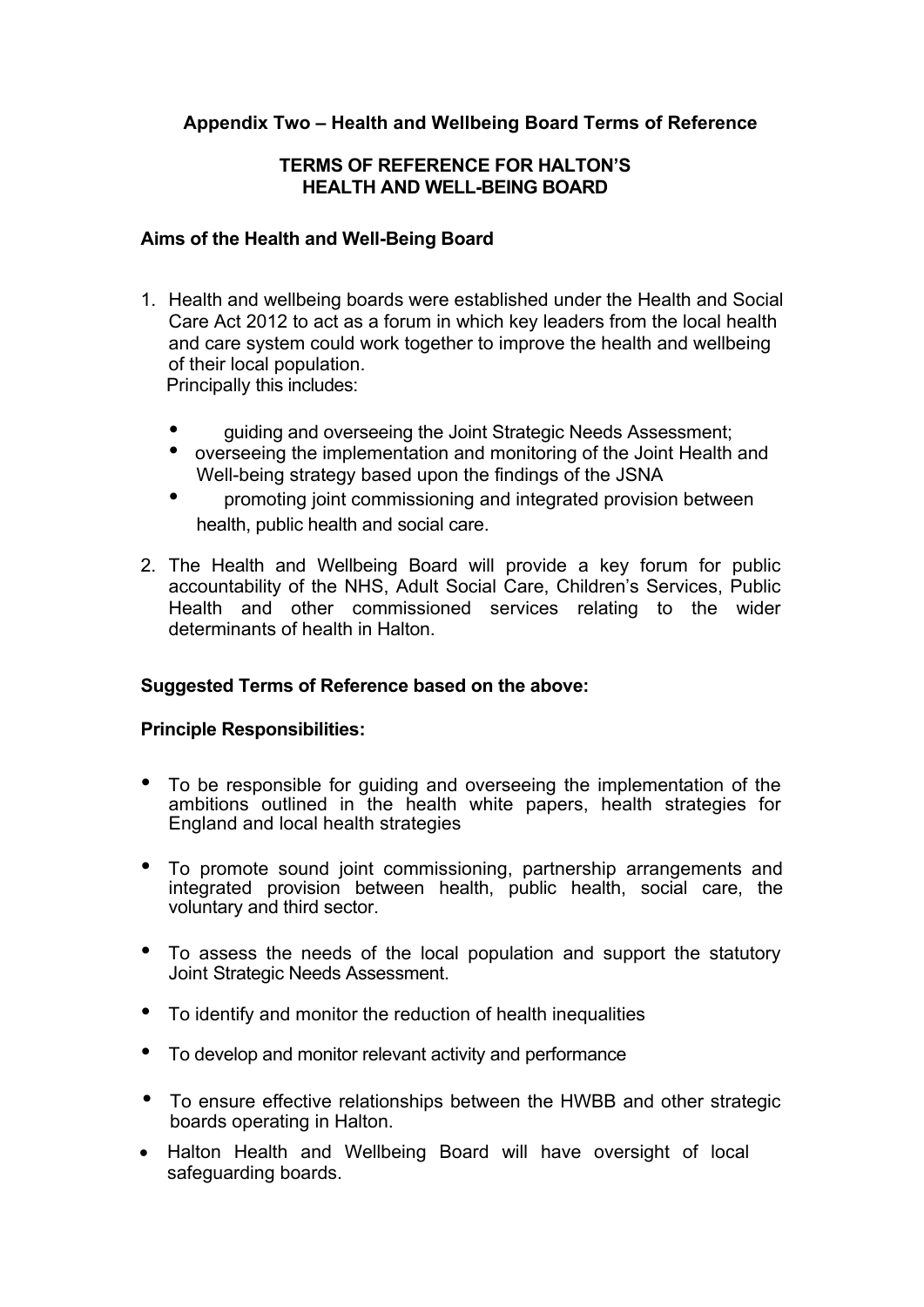• To contribute to the developments of Health and Well-being Services in Halton which may arise as a result of changes in Government Policy and relevant legislation.

# **Membership**

- Elected Member (Chair)
- Executive Board Portfolio Holder for Health & Wellbeing
- Executive Board Portfolio Holder for Children and Young Peoples Services (Chair of Children's Trust)
- Other Local Portfolio holders for other strategic priorities that sit under Halton's HWBB
- Chief Executive, Halton Borough Council
- VCA Representative
- Health Watch Representative
- Director of Adult Social Care
- Operational Director Children's **Services**
- Director of Public Health
- Chair of Safeguarding Children's Board
- Chair, NHS Halton Clinical Commissioning Group
- Chief Officer, NHS Halton Clinical Commissioning Group
- GP representatives (GP Federations)
- Chief Executive or representative from NHS England
- Operational Director, Integrated Commissioning, NHS Halton Clinical Commissioning Group
- North West Boroughs Partnership NHS Foundation Trust
- Bridgewater Community Healthcare NHS Trust
- Warrington & Halton Hospitals NHS Foundation Trust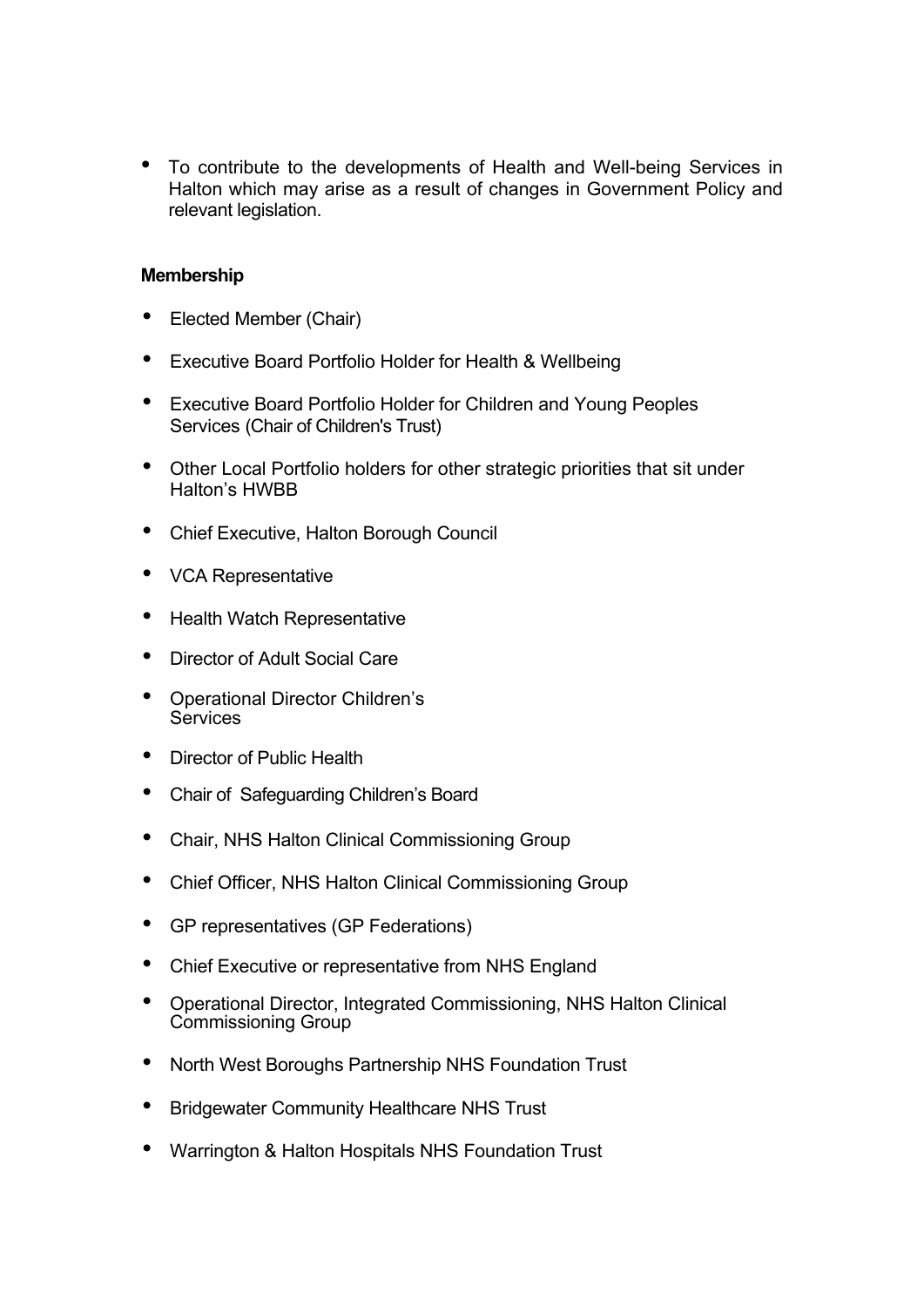- St Helens and Knowsley Hospitals NHS Trust
- Registered Social Landlords
- Chair(s) of the Safer Halton Partnership Board
- Chair of the Children's Special Strategic Partnership Sub Group (Children's Trust)
- Cheshire Constabulary
- Cheshire Fire and Rescue Service
- North West Ambulance Service
- Pharmacy Representative

In the event of a representative not being able to attend the Board, a substitute of that organisation should be made available.

# **Conflict Resolution**

- To build consensus, members need to be aware of, and understand, the different values, outlook, skills and experience that each member brings to meetings.
- Given the range of people involved in the Board, differences of opinion will unfortunately be inevitable and this diversity is welcomed as it leads to reasoned and challenged debate within the Partnership which helps in achieving its goals. The aim must be for differences of opinion to be dealt with in a positive and constructive manner and to avoid situations where decisions escalate into formal confrontations and breakdown of trust and conflict, as ultimately this will discredit the Board.
- The operating principles and policies of The Board, aim to show how to build consensus and deal with conflict in a positive way by stressing the key principles of diplomacy, negotiation, mediation and arbitration that all members must adopt in Board meetings
- In situations where differences of opinion are seriously escalating at Board meetings and jeopardising the work of the board, the members concerned need, with the assistance of an impartial third party, to go to mediation. Mediation should be jointly called by both parties concerned, or may be requested by other members of the meeting where conflict arose.
- Nothing in this document should be interpreted as changing the statutory or other responsibilities of partners, or their own accountabilities. It does not prevent them pursuing their own individual action if they so wish.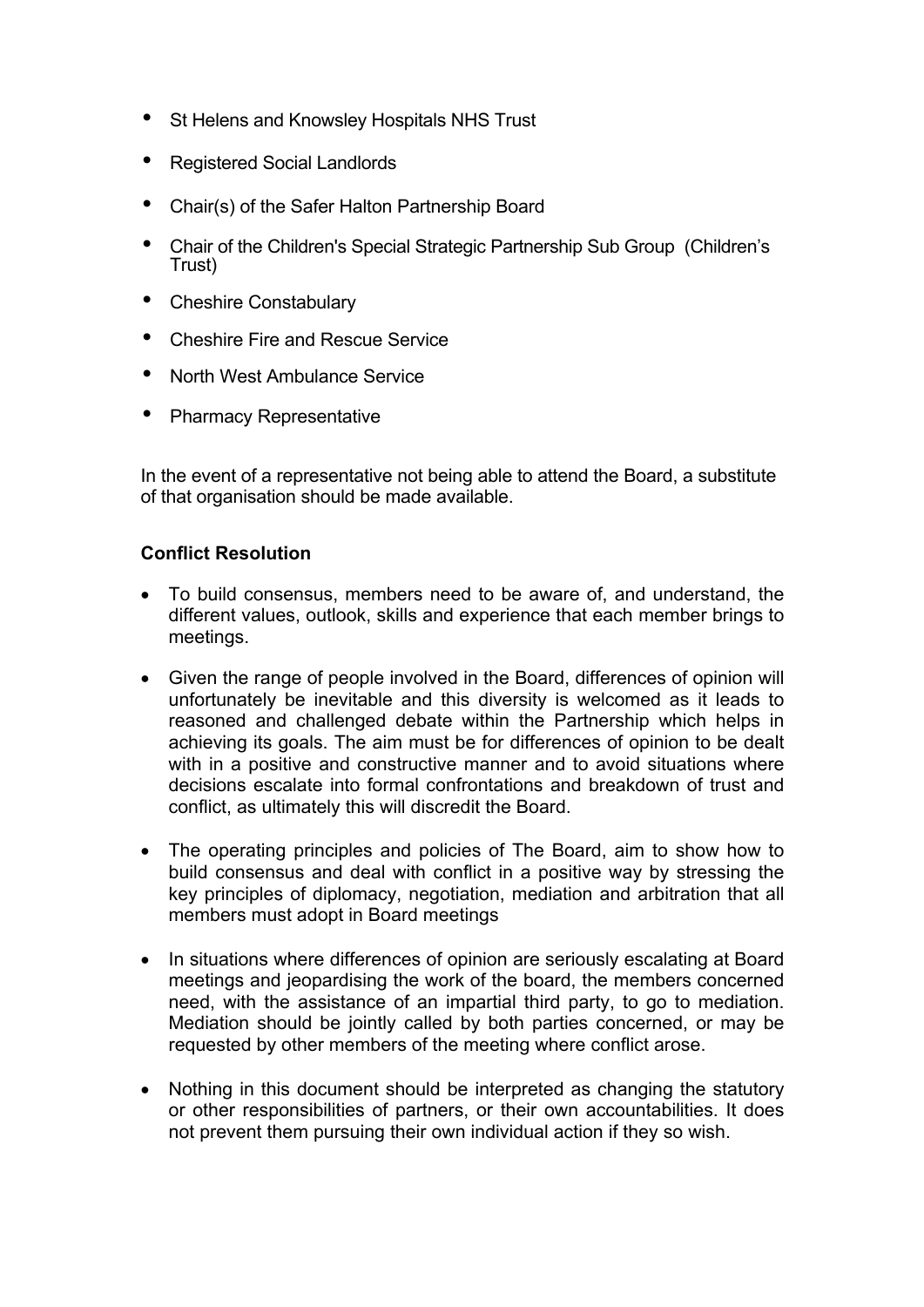## **Meetings**

Meetings of the Health and Well-being Board will take place quarterly. The chair may call an extraordinary meeting at any time. The agenda and associated papers will be sent out a minimum of one week (five clear working days) in advance of the meeting. Minutes of the board will be formally minuted.

#### **Chair**

The Chair will be an Elected Member of Halton Borough Council.

#### **Quorum**

The meeting will be quorate provided that at least fifty per cent of all members are present. This should include the Chair or Vice Chair and at least one officer of the CCG and one officer of the Local Authority. Where a Board is not quorate, business may proceed but decisions will need to be ratified.

#### **Decisions**

Where a decision is required, that decision will be made by agreement among a majority of members present. Where a decision needs to be ratified by one of the statutory agencies, the ratification process will be in accordance with the agreed process within that particular agency.

#### **Minutes**

Minutes of the proceedings of each meeting of the Board will be drawn up, circulated and agreed as a correct record at the subsequent meeting, once any required amendments have been incorporated.

#### **Review**

The membership and terms of reference of this partnership will be reviewed regularly (normally annually) to ensure that they remain relevant and up-todate.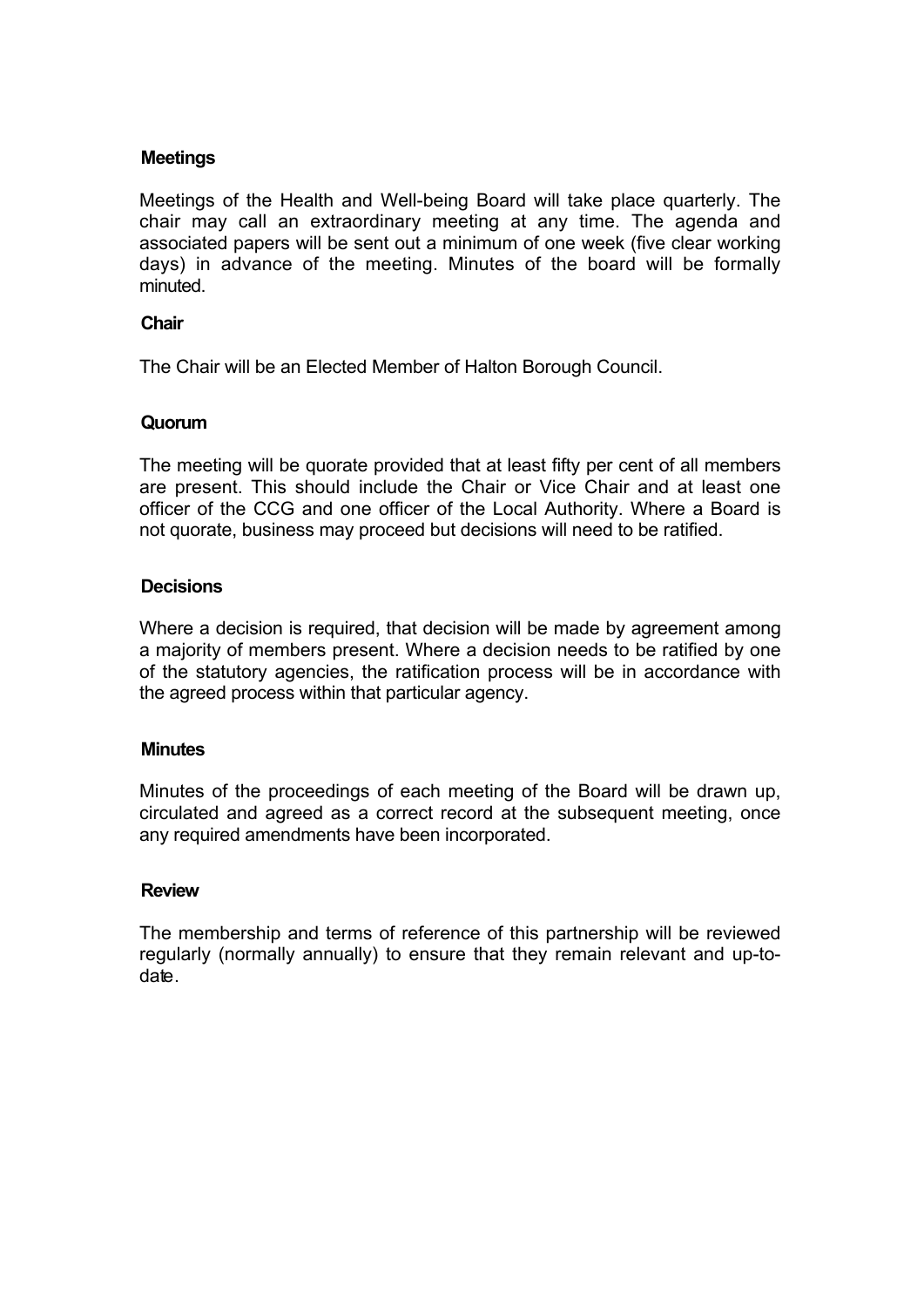## **Appendix Three – Health and Wellbeing Board Members Roles and Responsibilities**

1. The quality and commitment of members is crucial to the success of the Health and Wellbeing Board (HWBB). Members need to have vision, skills, experience and influence to make things happen within their organisation and/or sector. All members of Halton's Health and Wellbeing Board when attending meetings, or working on behalf of the Board, will share a number of common rights and responsibilities:-

- All members are treated as equal and their contributions are respected and valued at meetings.
- All members are able to voice the views and opinions of the organisation and/or sector they represent at meetings.
- Information, reports and agendas for meetings will be circulated and shared amongst members.
- All members are able to provide items or suggest issues for discussion at meetings.
- All members are able to contribute to the formal decisions and recommendations of the Board.
- Members will take responsibility for working with partners to ensure priorities and key actions are met.
- Members will contribute positively at meetings and work with other members to take strategic decisions and reach consensus regarding the strategic development of issues across Halton.
- Members will consult and obtain the views of the organisations and sectors which they represent and reflect or communicate at these meetings.
- Members will consider what is in the best interests of Halton as defined in the One Halton Health and Wellbeing Strategy (2017-2022) and to weigh this alongside the interests of their parent organisation or sector.
- Members will ensure they are fully briefed and informed and are able to share information from their parent organisation or sector, whilst also reflecting confidentiality and data protection issues.
- Members will bring forward agenda items or information in areas where they can provide particular expertise or have an interest, and will share the information in an accessible format and by agreed deadlines.
- Members are prepared to regularly attend all Board meetings of which they are a Member, or send an agreed substitute in exceptional circumstances.
- Members will seek to support the needs and add value to the resources and activity of other members wherever possible.
- Members are encouraged to challenge the opinions and actions of other members where this will lead to an improvement in outcomes for Halton.
- Members are expected to display consistency and honesty to achieve consensus through debate.
- Members will ensure that decisions are based on direct evidence and/or experience.
- Members will as ambassadors for the HWBB and take responsibility for